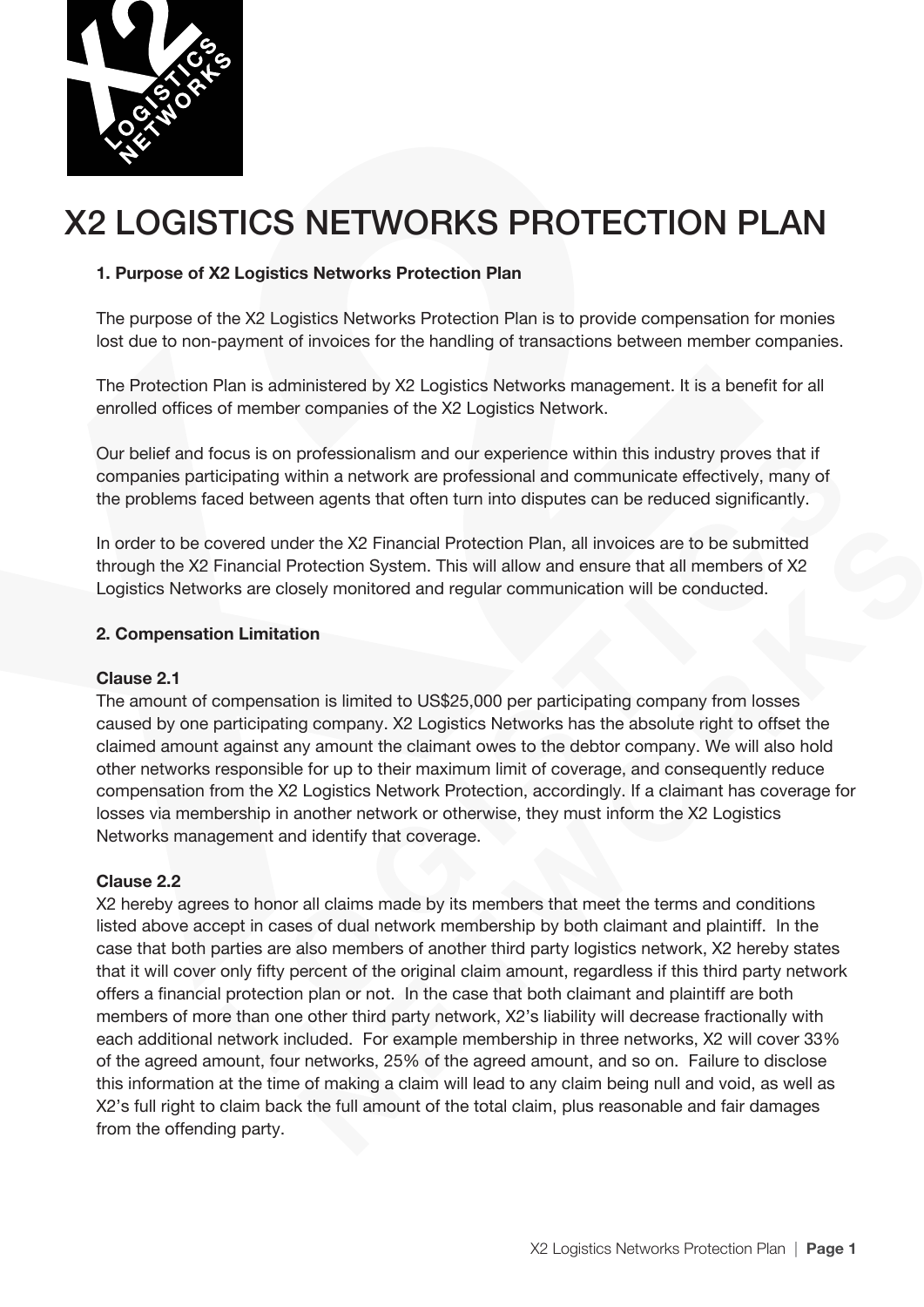

## **Clause 2.3**

Only member offices enrolled and listed on X2 Logistics Networks websites at the time of the transaction are covered under the X2 Logistics Networks Protection Plan. The maximum to be paid in claims in any twelve month period shall not exceed US \$100,000.00. Thereafter, claims will be paid in the order in which they are received. All debts/claims approved for payment must be assigned to X2 Logistics Networks prior to payment. Claims for losses must be filed within the term of the claimant's membership in the X2 Logistics Network.

# **3. Exclusions**

The following transactions and losses are specifically excluded from coverage under the plan:

- **A.** Payment for the cost of lost or damaged cargo or cargo container.
- **B.** Losses resulting from the failure of to obtain a properly endorsed original bill of lading or from the failure to obtain a proper bank release of cargo.
- **C.** Payment for losses that are otherwise covered by a member's Errors and Omissions Insurance, or any other insurance coverage of the member.
- **D.** Invoices that have exceeded 05 days from the issue date will not be accepted by the Financial Protection System.
- **E.** If the documented information does not match the details in the Invoice entered, a claim will not be valid or considered. This information includes: Invoice number, Invoiced issued to, Invoice issue date and due date, documented credited terms, amount due.

 (*Note: Regarding documented credit terms, the Standard International Agency Agreement Template available in the Document Section on the Network Website will also be valid and considered.*)

- **F.** Losses suffered by non-members or the clients of a member.
- **G.** Losses resulting from currency exchange fluctuations.
- **H.** Financial recuperation of losses due to third party fraudulent acts.
- **I.** Any loss resulting from any measure or decision of national, regional or local authorities in any country which result in confiscation or seizure of merchandise.
- **J.** Losses resulting from any political event, economic difficulty or legislative measures which prevent or delay the transfer of payments.
- **K.** Losses resulting from war, rebellion, hostilities, riot, civil commotion and natural disasters.
- **L.** Subsequent losses after a claim is filed resulting from continuation of business between a member company filing the claim and the member company identified as debtor in the claim.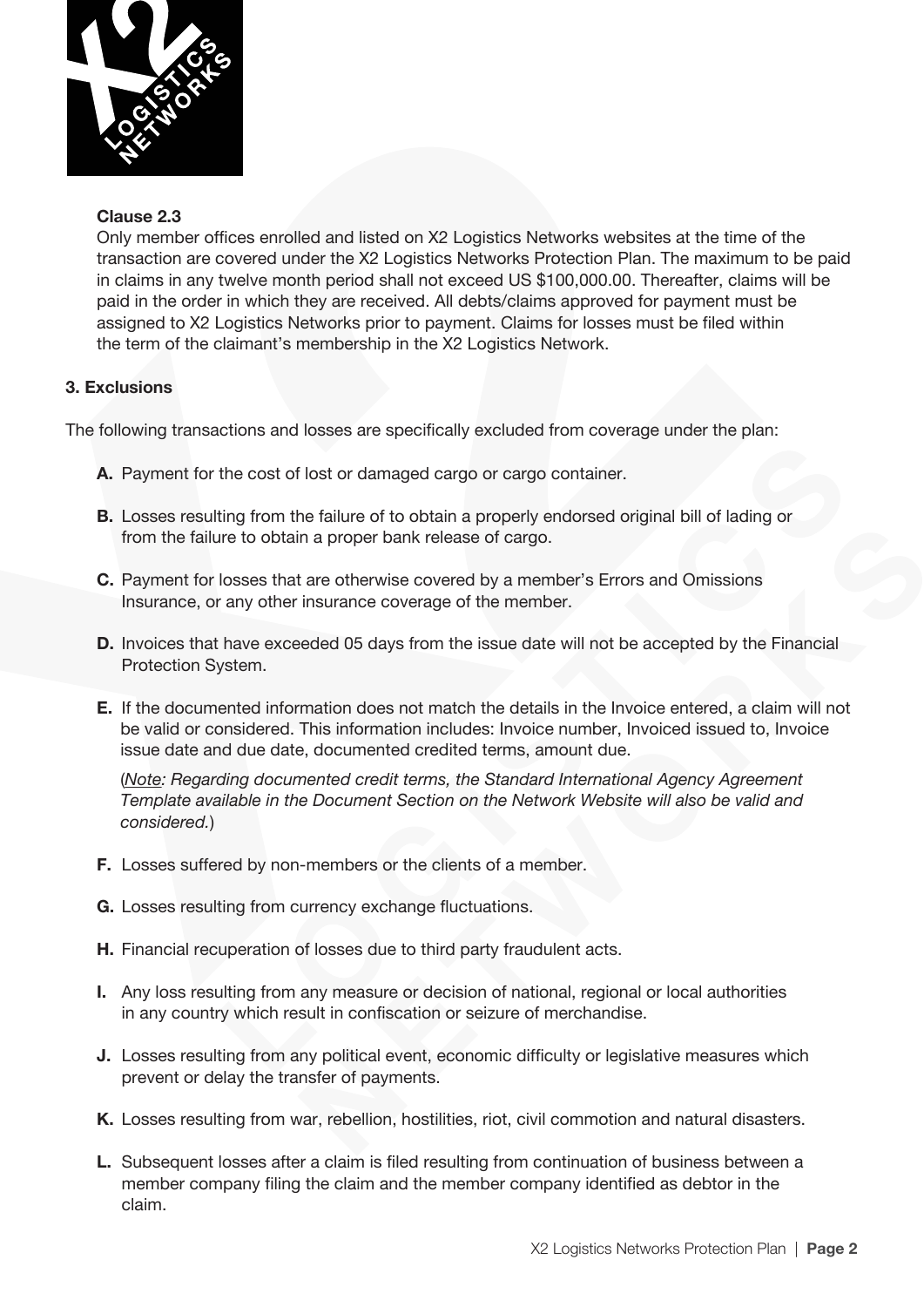

- **P.** Legal fees or services.
- **Q.** Any losses wherein the claimant company has extended credit to the debtor company of longer than 150 days.
- **R. [Provisions subject to change without notice]**
- **S.** Losses for shipments that were invoiced by the claimant company more than 30 days after the departure or arrival of the shipment.

### **4. Controlling Authority**

The X2 Logistics Networks Protection Plan will be overseen by the X2 Logistics Networks Management. In case of claim rejection, the member company will remain free to pursue any other means of collection at its disposal, and the decision of the X2 Logistics Networks management should not be construed as having any legal bearing on the collection process.

### **5. Termination of Protection**

Protection under the X2 Logistics Networks Protection Plan will terminate upon email notification to the members and removal of the member company from the X2 Logistics Networks website and roster, or upon the non-renewal of membership.

## **6. Claims Procedures**

- **A.** Claims to X2 Logistics Networks must be filed within 150 days of the date of the unpaid invoice(s) and during the coverage period. No claims will be accepted for invoices less than 90 days old.
- **B.** Claims must be submitted in the Resolution Center page in members profile.
- **C.** The X2 Logistics Networks Protection Team will acknowledge claim upon receipt and will conduct a preliminary investigation, after which a preliminary determination will be reached:

**1)** If it is determined that a dispute exists, both parties will be notified and the X2 Logistics Networks Protection Plan file will be closed.

**2)** For the purpose of this procedure, a "dispute" will be defined as a situation in which a debt is unpaid for cause, and not simply due to lack of message acknowledgement or financial difficulties.

- **D.** If not a dispute and member confirms money is owed, they will have 30 days in which to satisfy the debt from the date member confirms debt is valid.
- **E.** If debt is not satisfied within 30 days, reporting member will file attached official "X2 Logistics Networks Protection Plan Claim Form" via e-mail